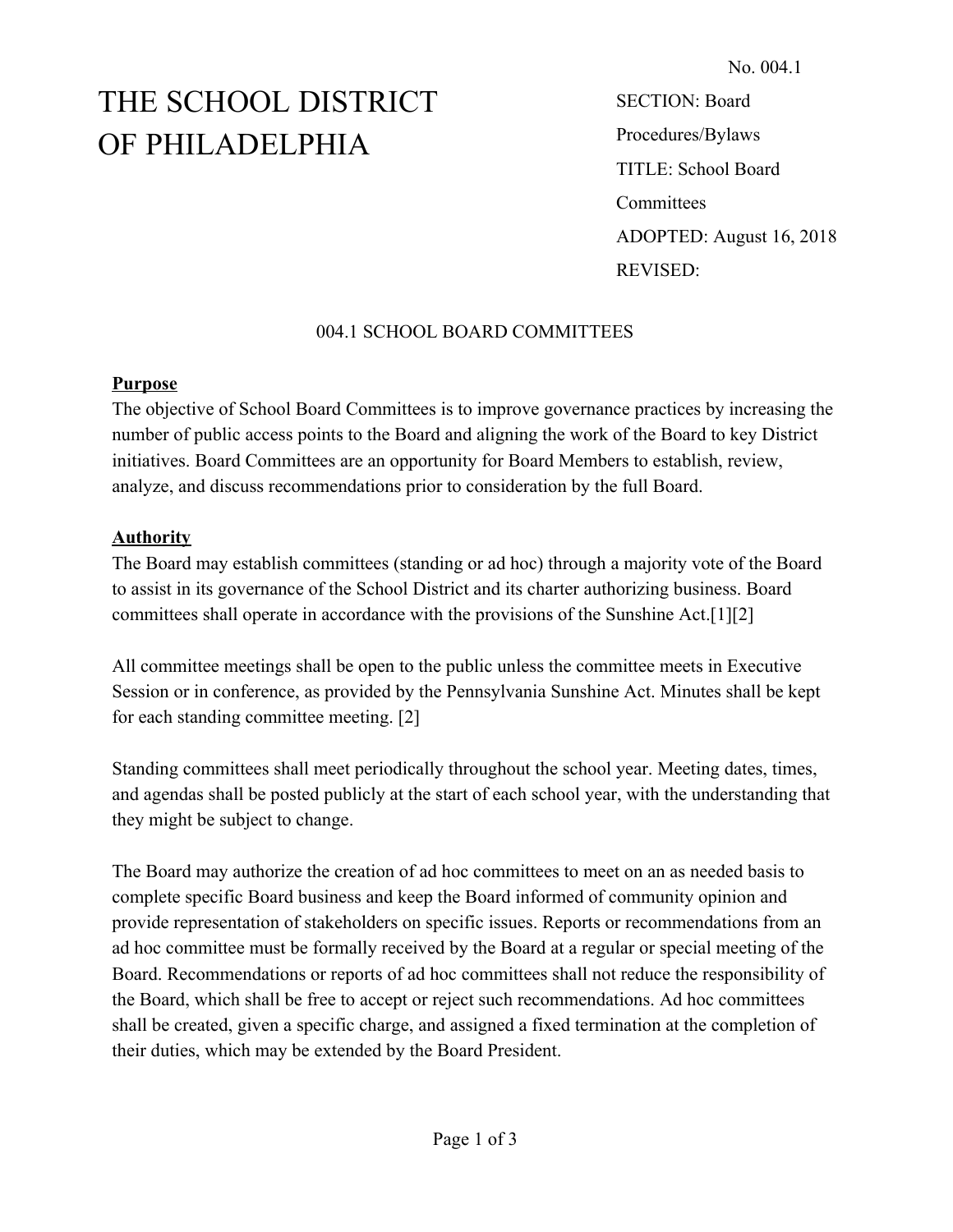Opportunities for public participation shall be included as part of the agenda of each committee meeting.

The Board shall review its Committee structure during its annual organization meeting on the first Monday of December. While appointing members to each committee, the Board President must ensure at least one current committee member is re-appointed to that committee.

The members of each Board Committee shall consist of at least three (3) Board members, including a Chairperson or co-Chairpersons, appointed by the Board President. Committee members shall serve until the next organization meeting of the Board. Board members who are not appointed to a committee may attend any meeting of the committee but must not participate in the decision-making of recommendations to the full Board.

Each Board standing committee shall be convened by a chairperson or co-chairpersons, who shall report for the committee, and be appointed by the Board President. Board members may express their interest in acting as a chairperson or member of a standing committee to the Board President.

Board standing committees shall be assigned a staff liaison, who is appointed by the Superintendent or designee.

Board Standing Committees responsibilities include, but are not limited to, the following

- I. Finance and Facilities Committee
	- Meets monthly during the school year;
	- Receives quarterly briefings on District finances;
	- Receives the annual presentation of the Lump Sum Budget;
	- Reviews and recommends budget priorities and District spending; and
	- Reviews and recommends items for approval related to the District's Capital Improvement Plan.
- II. Student Achievement and Support Committee
	- Meets monthly during the school year;
	- Receives updates on outcomes data as related to the District's progress on its Anchor Goals and District-wide student achievement data;
	- Discusses and recommends investments that support schools and classrooms;
	- Reviews changes to state and federal legislation as they impact the District's educational programming (ESSA, Perkins, Title I, etc.); and
	- Provides a forum for informing the Board and community (through staff presentations and discussion) about District programs and practices and charter school authorizing.